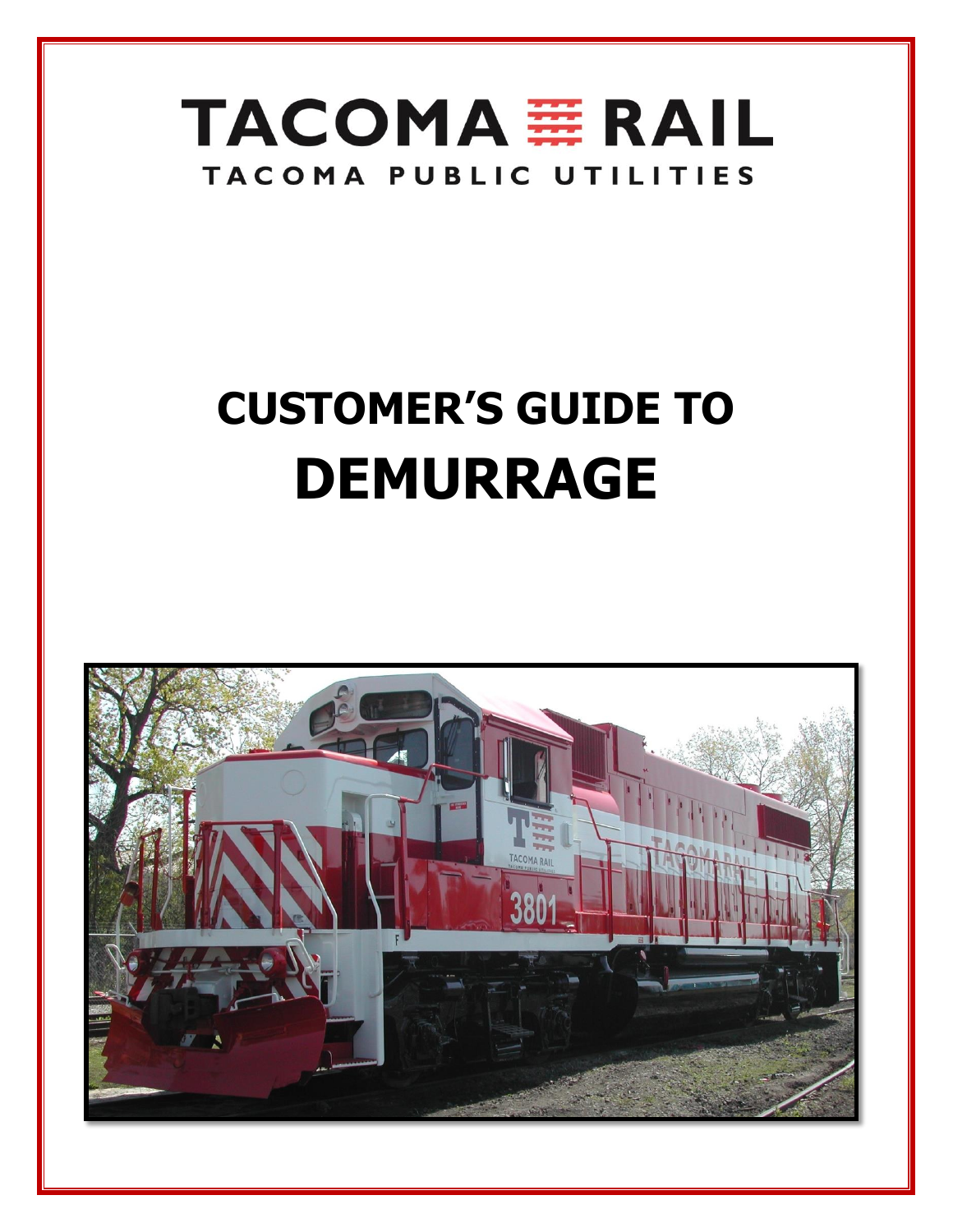### **DEMURRAGE**

| I.   | Contacts for Demurrage, Switching and Other Miscellaneous Billing Questions |
|------|-----------------------------------------------------------------------------|
| II.  | <b>Customer Profile</b>                                                     |
| III. | Order-In or Spot-on-Arrival Status                                          |
| IV.  | <b>Demurrage Definitions</b>                                                |
| V.   | Common Causes of Demurrage and How to Reduce Exposure                       |
| VI.  | Rail Controlled and Private Equipment                                       |
| VII. | Failure to Switch Logic                                                     |
|      |                                                                             |

- APPENDIX A: Demurrage Chart
- APPENDIX B: Demurrage Dispute Form

The information contained herein is intended to serve as information only and does not supersede Demurrage Tariff TMBL 6004 series or TMBL Freight Tariff 8807 series, available on Tacoma Rail's website at [https://www.tacomarail.com](https://www.tacomarail.com/).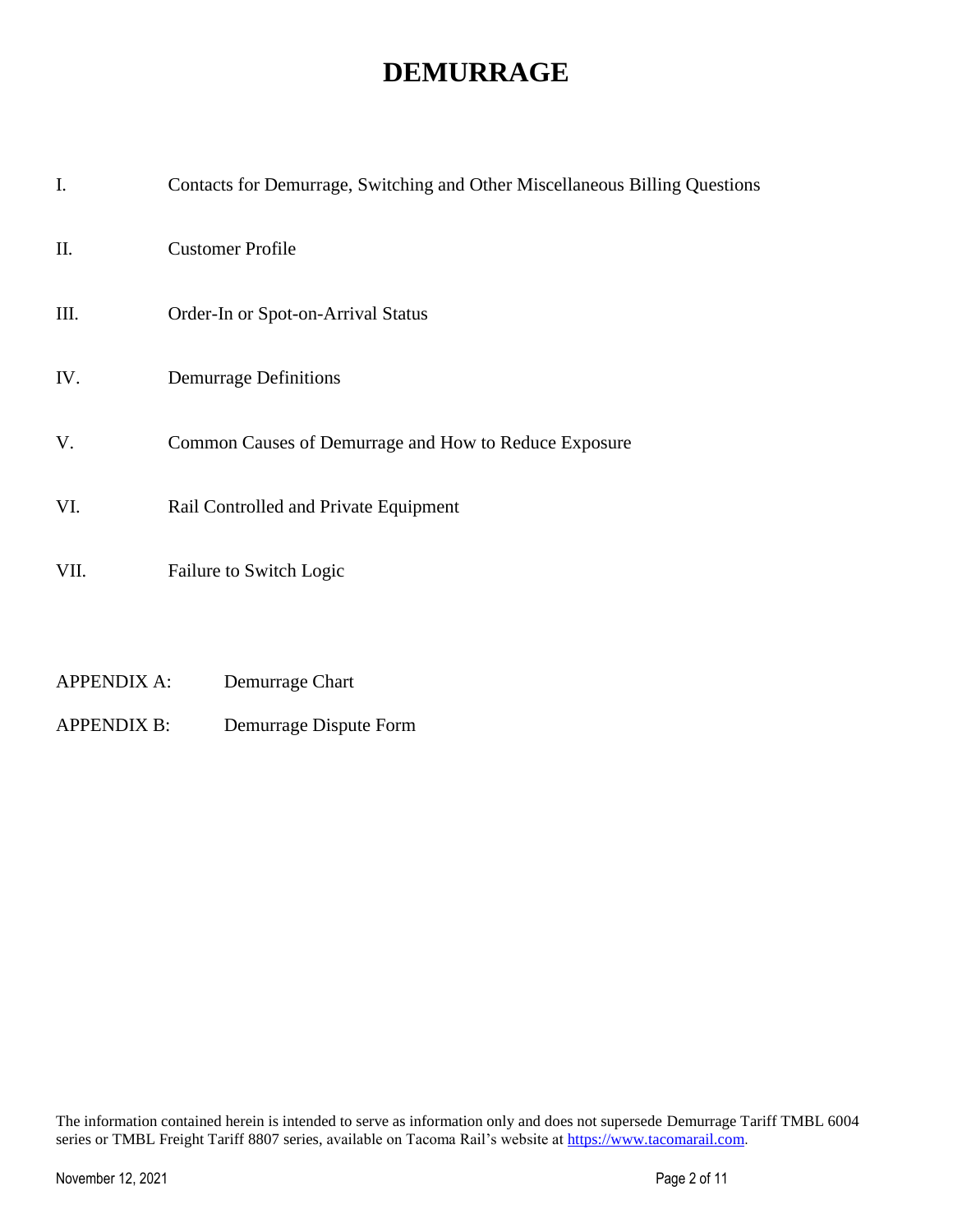### **Contacts for Demurrage, Switching and Other Miscellaneous Billing Questions**

#### **Demurrage Inquiries/Billing TMBL & TRMW**

Kim Jackson – Operations Analyst Demurrage Office: 253-396-3293 Fax: 253-396- 3160 Email: [kjackson@cityoftacoma.org](file:///C:/Users/dmccabe/AppData/Local/Microsoft/Windows/INetCache/Content.Outlook/KJNB0Q7O/kjackson@cityoftacoma.org)

#### **Switch/Lease Track Billing**

Jim Clark / Manager of Customer Service and Marketing Office: 253-396-3339 Fax: 253-396-3160 E-mail: [jclark@cityoftacoma.org](mailto:jclark@cityoftacoma.org)

#### **Operational Inquiries – Special Switch Requests**

Trainmaster Office: 253-396-3161 Fax: 253-502-8908 E-mail: [railoperations@cityoftacoma.org](mailto:railoperations@cityoftacoma.org)

#### **Request for Lease Track/Private Equipment Storage Agreement:**

Jim Clark / Manager of Customer Service and Marketing Office: 253-396-3339 Fax: 253-396-3160 E-mail: [jclark@cityoftacoma.org](mailto:jclark@cityoftacoma.org)

#### **Website Technology Support**

Dan McCabe – CIO/CFO Finance & Technology Office: 253-396-3040 Cell: 253-405-9559 E-mail: [dmccabe@cityoftacoma.org](mailto:dmccabe@cityoftacoma.org)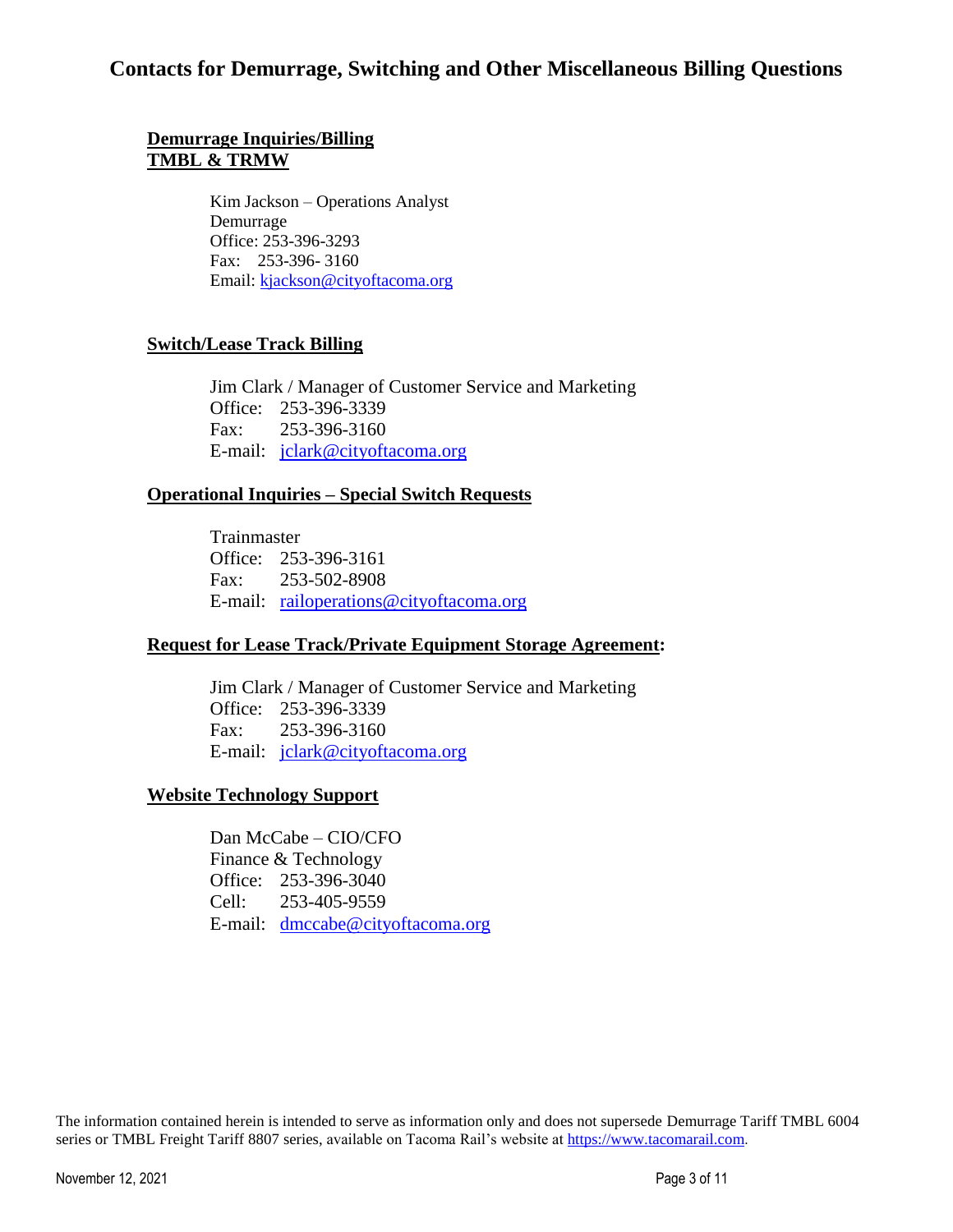## **Customer Profile Information that affects your Demurrage**

There are key pieces of data in each customer's profile that impacts demurrage.

These are the critical pieces of information that Tacoma Rail needs to know about your facility:

- 1. **Spot Capacity**: Used to verify maximum capacity to receive railcars. This impacts constructive placement of rail equipment held in Tacoma Rail's yard for placement to your facility.
	- Have you added track at your facility?
	- Have you removed track at your facility?
	- Have you changed your door configuration?
- 2. **Standard Industry Instructions**: This impacts the free flow of railcars into your facility.
	- Order-In Customer
	- Spot-On-Arrival Customer

If you have questions about how your facility is set up, contact Jim Clark at 253-396-3339.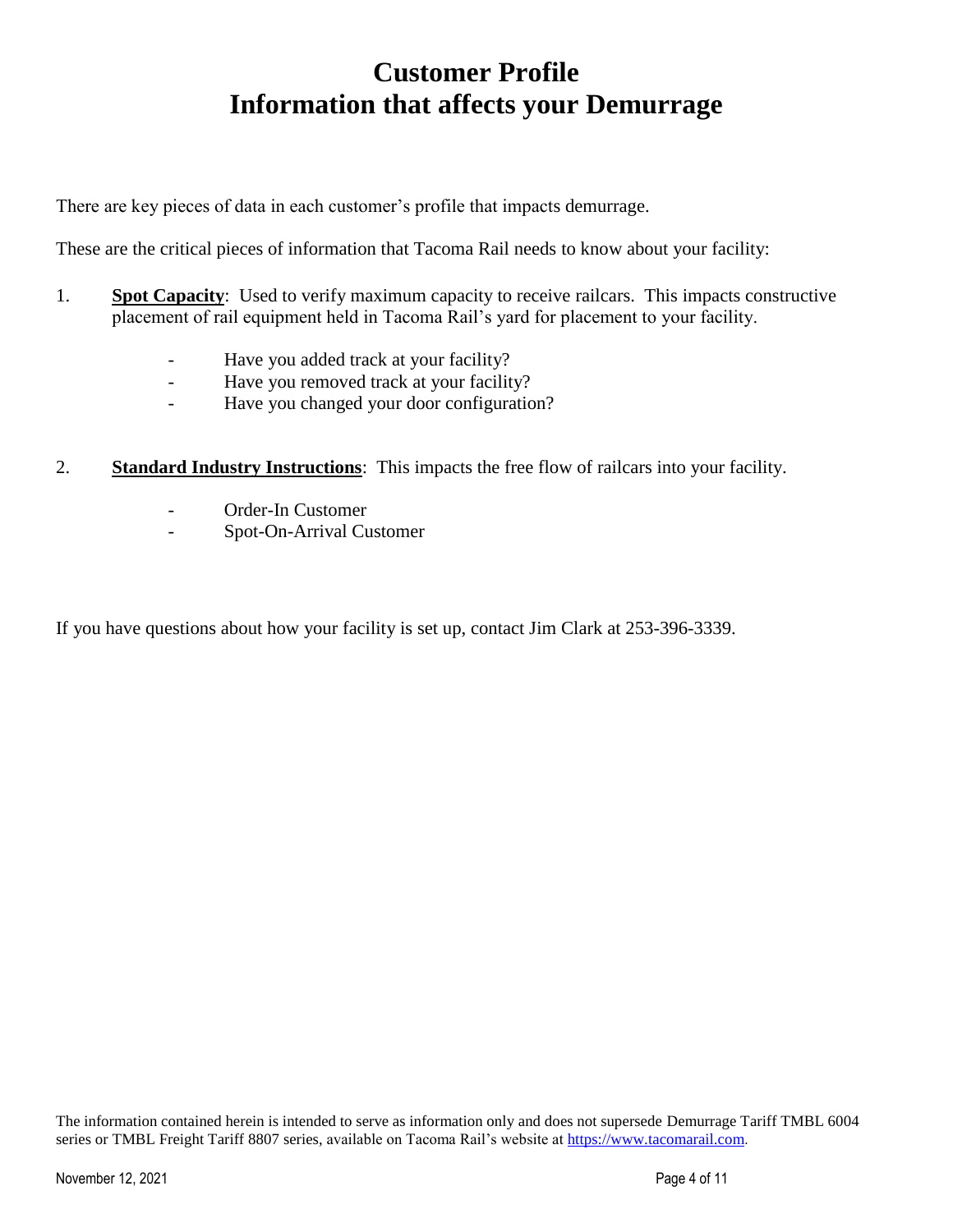### **Order-In or Spot-on-Arrival Status**

The impact of **"Order-In"** status is a restricted inbound flow of railcars.

The impact of **"Spot-on-Arrival"** status is a free flow of inbound railcars.

**Order-In:** A customer who, by prior arrangement, has notified TMBL that railcars shall not be placed, or considered to be placed, for loading or unloading, until TMBL has received an order (switch request) for placement from said customer.

What this means: Railcars must be ordered to spot by the customer through the internet or via fax/phone if and when they are needed.

**Spot-on-Arrival**: Tacoma Rail, without notification, will place railcar(s) for loading or unloading upon availability. Spot on Arrival customers allow Tacoma Rail to choose which railcars to place based upon available customer capacity; therefore, credits will not be warranted when newer railcars are spotted ahead of older railcars. Once capacity is met, remaining railcars held for spotting are Constructively Placed thus commencing demurrage debits.

What this means: Railcars are automatically ordered to spot to a customer's facility when they arrive at the serving yard or destination, provided there is capacity. TMBL operates under the premise that Spoton-Arrival customers will be kept full to capacity as space becomes available. Customers need to submit a release order to allow additional railcars to be spotted. This type of status is suitable for customers that receive one type of commodity/car and railcars do not require spotting to specific track spots.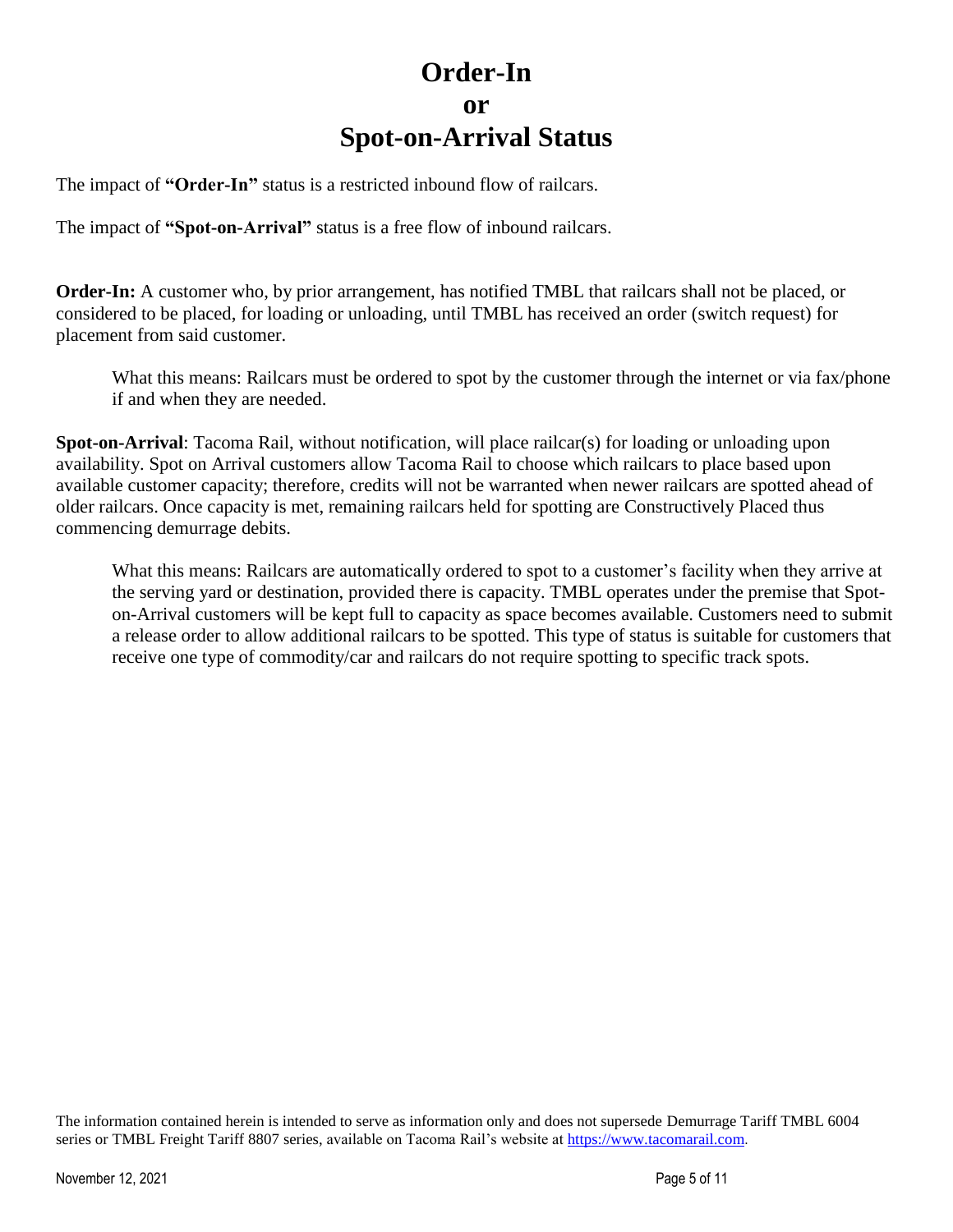## **Demurrage Definitions**

#### **Constructive Placement**: **(PCON)**

When a railcar(s) cannot be actually placed due to any of the following conditions:

- 1) Customer has no track capacity to receive rail car
- 2) Customer is not ready to accept rail car
- 3) Customer track is not accessible, for example:
	- Blue or Red flag placed by customer or third party
	- Track blockage to a customer by a joint track user or  $2<sup>nd</sup>$  customer on the same track
	- Customer's siding/spur is locked by customer or joint user
	- Customer's facility track is inaccessible due to safety issues or improper track condition
	- Railcar is not suitable for movement: hoses attached to railcars, hatches open, etc.
- 4) Order in customer railcars are automatically PCON the following 8 am after arrival.

**Debit:** A chargeable demurrage day. See demurrage day definition below.

**Credit**: A unit of value assigned to a railcar for the relief of a demurrage day. Credits are utilized to offset accrued debits.

**Demurrage Day:** A twenty-four (24) hour period (calendar day), or fraction thereof, commencing at the first 0800 hours (Pacific Standard Time) after actual or constructive placement until the railcar(s) is released and available to Tacoma Rail.

**FREE DAY / TIME:** A free day is a day of grace, a particular day of the week, or a holiday where you are not charged demurrage. Free days are Saturdays, Sundays, and holidays as follows:

> New Year's Day – January 1 Martin Luther King Day – Third Monday of January Presidents Day – Third Monday of February Memorial Day – Last Monday of May Independence Day – July 4 Labor Day – First Monday of September Thanksgiving Day – Fourth Thursday of November Christmas Eve – December 24 Christmas Day – December 25 New Year's Eve – December 31

When these days occur on a Sunday, the following Monday will be observed as the holiday.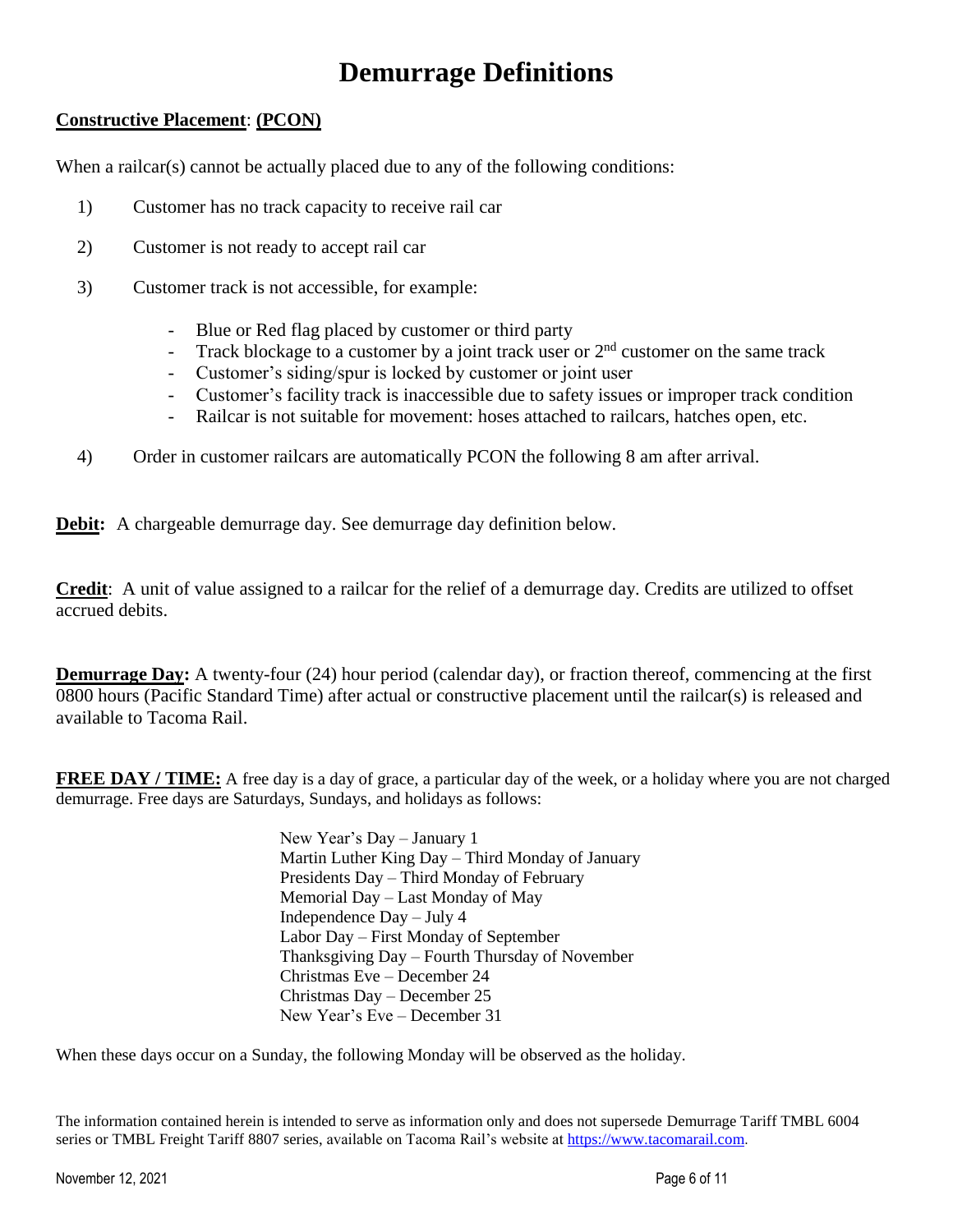## **Common Causes of Demurrage and How You Can Reduce Your Exposure**

What are common causes for Demurrage that are within your control?

1) Failure to communicate your needs to Tacoma Rail.

Use Tacoma Rail's website for your spotting and release requests or fax to Tacoma Rail Tower Operations at 253-502-8908. You may be contacted by phone to verify your requests. **Tacoma Rail's website is available to all customers at** <https://tacomarail.cityoftacoma.org/customers/>**To establish a personal log in for access, contact Dan McCabe at [dmccabe@cityoftacoma.org.](mailto:dmccabe@cityoftacoma.org)**

2) Changes to your switch needs.

Use Tacoma Rail's website for your spotting and release changes or fax to Tacoma Rail Tower Operations at 253-502-8908. You will be contacted by phone to verify your change.

3) Over ordering equipment.

Request rail equipment according to your production needs & ability to unload/load without incurring excess demurrage. Do not over order rail equipment from shipper and/or the BNSF/UPRR unless you are prepared to pay the demurrage accruing while on Tacoma Rail trackage.

4) Failure to release railcars in a timely manner.

Always load and unload quickly, and report your release immediately. Use Tacoma Rail's website or fax Tower Operations at 253-502-8908 to release. You will be contacted by phone to verify your release requests. If there are changes to your requests you will also be contacted for verification.

5.) Incorrect customer profile on record: Order In or Spot-On-Arrival.

Daily proactive monitoring of railcars assigned to you. This can be accomplished by the TMBL morning reports sent daily via email/fax or the data can be viewed on Tacoma Rail's website at [https://tacomarail.cityoftacoma.org/customers/.](https://tacomarail.cityoftacoma.org/customers/)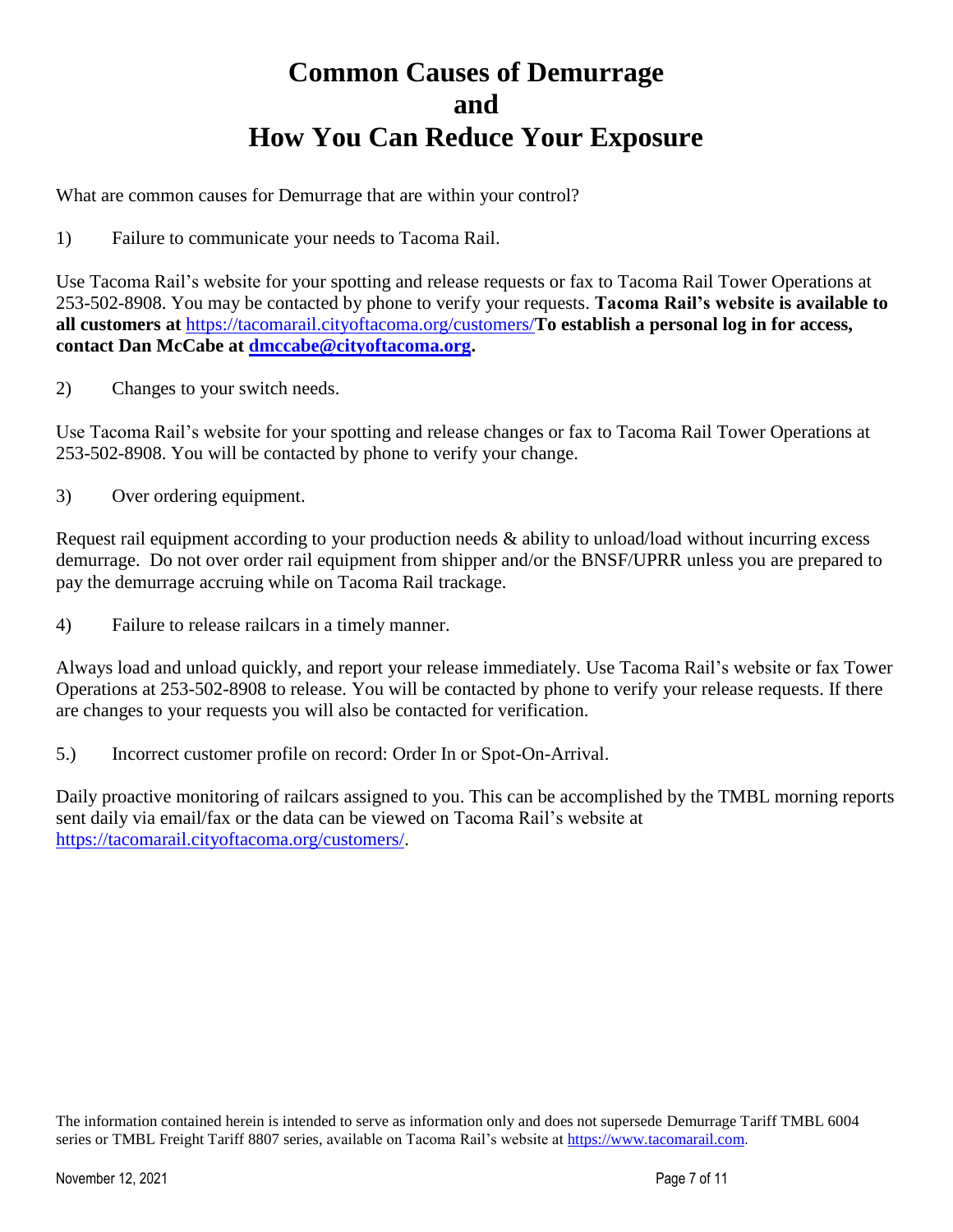The following steps should be followed for an efficient flow of your rail traffic which equates to lower demurrage liability:

### **For Rail Controlled & Private Marked Equipment**:

- Confirm that your customer profile with Tacoma Rail is correct by calling Jim Clark at 253-396-3339.
- Order in and release railcars via Tacoma Rail's website or fax directly to Tower Operations at 253-502-8908.
- Daily proactive monitoring of inbound rail equipment: Tacoma Rail's website reports and/or Daily Morning Fax.
- Cancel equipment requests or not needed equipment before arrival to Tacoma Rail from BNSF/UPRR.
- Load and release equipment quickly.

### **For Private Marked Equipment for Storage/Lease Tracks**:

In addition to the steps listed above, for Private Marked Equipment, make sure railcars on hand never exceed private storage and spot capacity.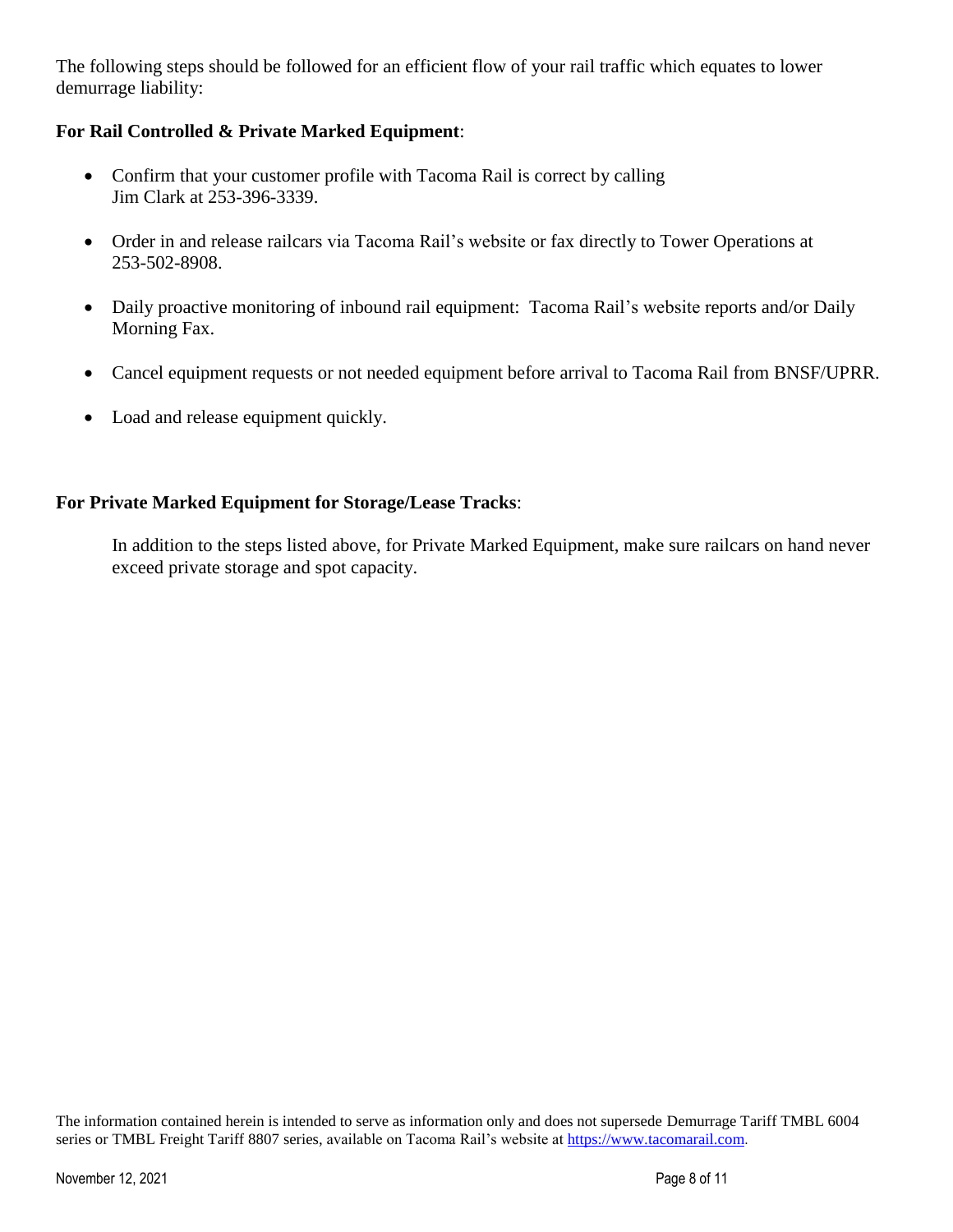# **Failure to Switch Logic**

**MISSED SWITCH**: When Tacoma Rail Tacoma Rail's failure to provide switch service to a customer on their scheduled service day prior to 12:00 pm after receipt of your request by 1:00 pm the day prior, the demurrage billing system will provide one additional credit for railcars requested and all others on hand, that have been constructively placed at time of request, per day, until switch has been completed, but not including the day for which the railcar is actually placed. (EXCEPTIONS: Saturdays, Sundays, Holidays and Acts of God).

**LATE SWITCH**: Tacoma Rail's failure to provide switch service to a customer on their scheduled service day prior to 8:00 AM. Service provided after 12:00 PM is considered a missed switch. Switches are not considered late if requests are not provided by 1:00 pm prior to the next 8:00 am.

- 1) Railcar is spotted to facility after 8:00 AM and before 12:00 PM. If customer releases railcar prior to the second 8:00 AM, **no additional credit will be given**.
- 2) Railcar is spotted to facility after 8:00 AM and before 12:00 PM. If customer is unable to release the railcar until after the second 8:00 AM, **additional credit will be given.**

**RELIEF OF DEMURRAGE CHARGES:** In order to be allowed relief, proper documentation must be submitted to Tacoma Rail within thirty (30) days of the issue date of the invoice in question. The dispute must contain a comprehensive explanation of why relief is claimed.

**Customers requesting additional credits** – contact Kim Jackson, [kjackson@cityoftacoma.org.](mailto:kjackson@cityoftacoma.org)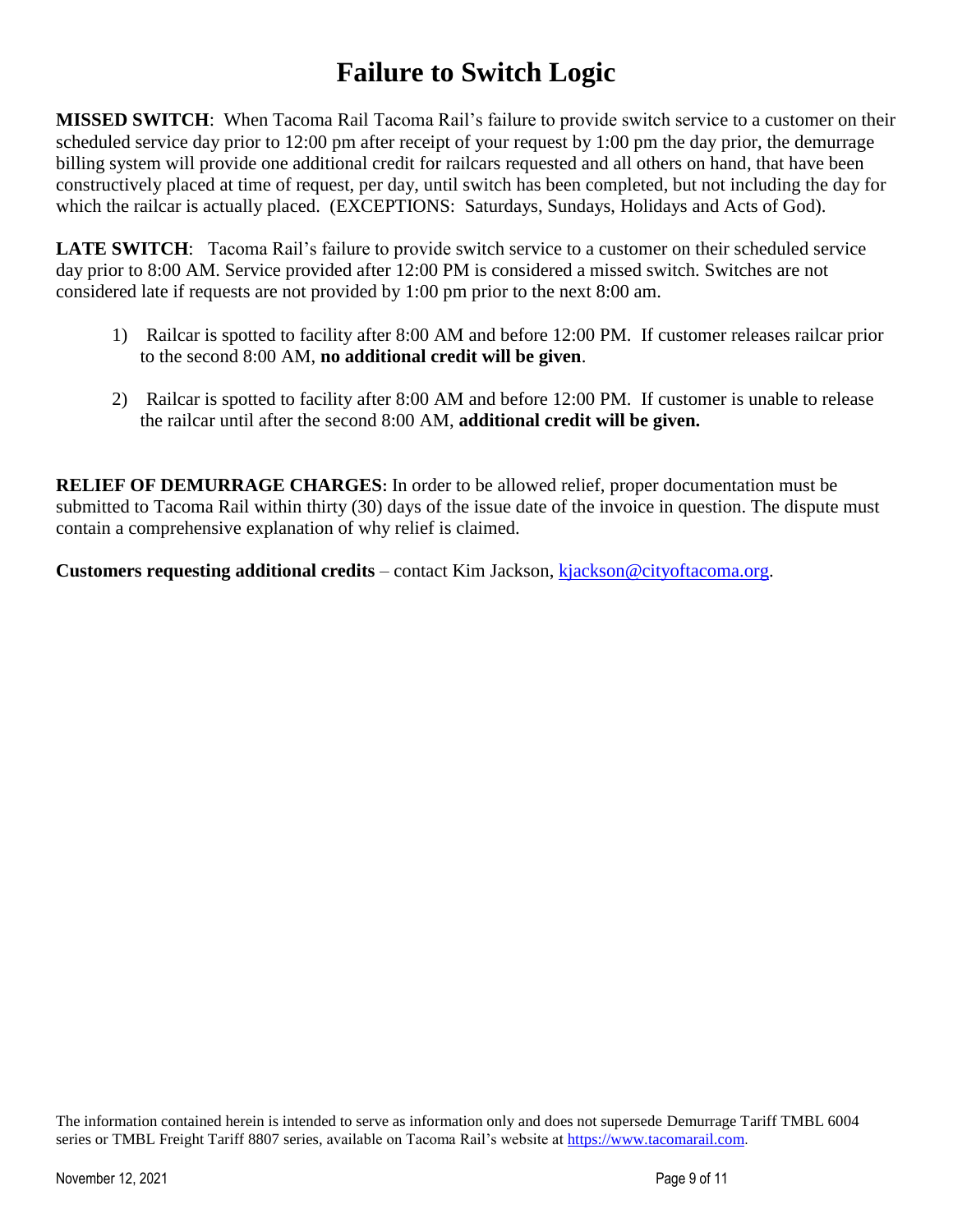## **Demurrage Chart**

**RR Marked Equipment – Unloading 3 credits and loading 2 credits. Private Railcars – Unloading and loading credits are 2.**

**Rail Demurrage - Applies to all Freight Railcars Actually or Constructively Placed for Loading or Unloading.**

| <b>CARS FOR</b> | Mon | Tue | Wed | Thu  | Fri  | Sat | Sun | Mon  | Tue  | Wed  | Thu  | Fri  | Sat | Sun |
|-----------------|-----|-----|-----|------|------|-----|-----|------|------|------|------|------|-----|-----|
| 3 Credits       |     |     |     |      | \$60 |     |     | \$60 | \$60 | \$60 | \$60 | \$60 |     |     |
| 2 Credits       |     |     |     | \$60 | \$60 |     |     | \$60 | \$60 | \$60 | \$60 | \$60 |     |     |
| 3 Credits       |     |     |     |      |      |     |     | \$60 | \$60 | \$60 | \$60 | \$60 |     |     |
| 2 Credits       |     |     |     |      | \$60 |     |     | \$60 | \$60 | \$60 | \$60 | \$60 |     |     |
| 3 Credits       |     |     |     |      |      |     |     |      | \$60 | \$60 | \$60 | \$60 |     |     |
| 2 Credits       |     |     |     |      |      |     |     | \$60 | \$60 | \$60 | \$60 | \$60 |     |     |
| 3 Credits       |     |     |     |      |      |     |     |      |      | \$60 | \$60 | \$60 |     |     |
| 2 Credits       |     |     |     |      |      |     |     |      | \$60 | \$60 | \$60 | \$60 |     |     |
| 3 Credits       |     |     |     |      |      |     |     |      |      |      | \$60 | \$60 |     |     |
| 2 Credits       |     |     |     |      |      |     |     |      |      | \$60 | \$60 | \$60 |     |     |
| 3 Credits       |     |     |     |      |      |     |     |      |      |      | \$60 | \$60 |     |     |
| 2 Credits       |     |     |     |      |      |     |     |      |      | \$60 | \$60 | \$60 |     |     |
| 3 Credits       |     |     |     |      |      |     |     |      |      |      | \$60 | \$60 |     |     |
| 2 Credits       |     |     |     |      |      |     |     |      |      | \$60 | \$60 | \$60 |     |     |
| 3 Credits       |     |     |     |      |      |     |     |      |      |      |      | \$60 |     |     |
| 2 Credits       |     |     |     |      |      |     |     |      |      |      | \$60 | \$60 |     |     |

| Legend |                                            |  |  |  |  |  |  |
|--------|--------------------------------------------|--|--|--|--|--|--|
|        | Placed or Constructively placed after 0800 |  |  |  |  |  |  |
|        | Free Day                                   |  |  |  |  |  |  |

**Note 1 - Demurrage charges will accrue on all days except Saturdays, Sundays and Holidays. (See Tariff for listing of Holidays)**

**Note 2 - Under the demurrage tariff Debit Days can be offset - One Credit to offset one Debit.**

**Note 3 - Demurrage calculation on private railcar equipment ceases upon placement on trackage within the industry or on "Leased" tracks. Two (2) Free Days (Credits) are allowed for all Private rail equipment.**

**Note 4 - Private railcars stored on "Leased" tracks on the TMBL or on private tracks within the industry compound are not subject to demurrage.**

**Note 5 – If rail service is (3) days or less per week (Sunday – Saturday) one extra credit will be provided above the standard demurrage credit.**